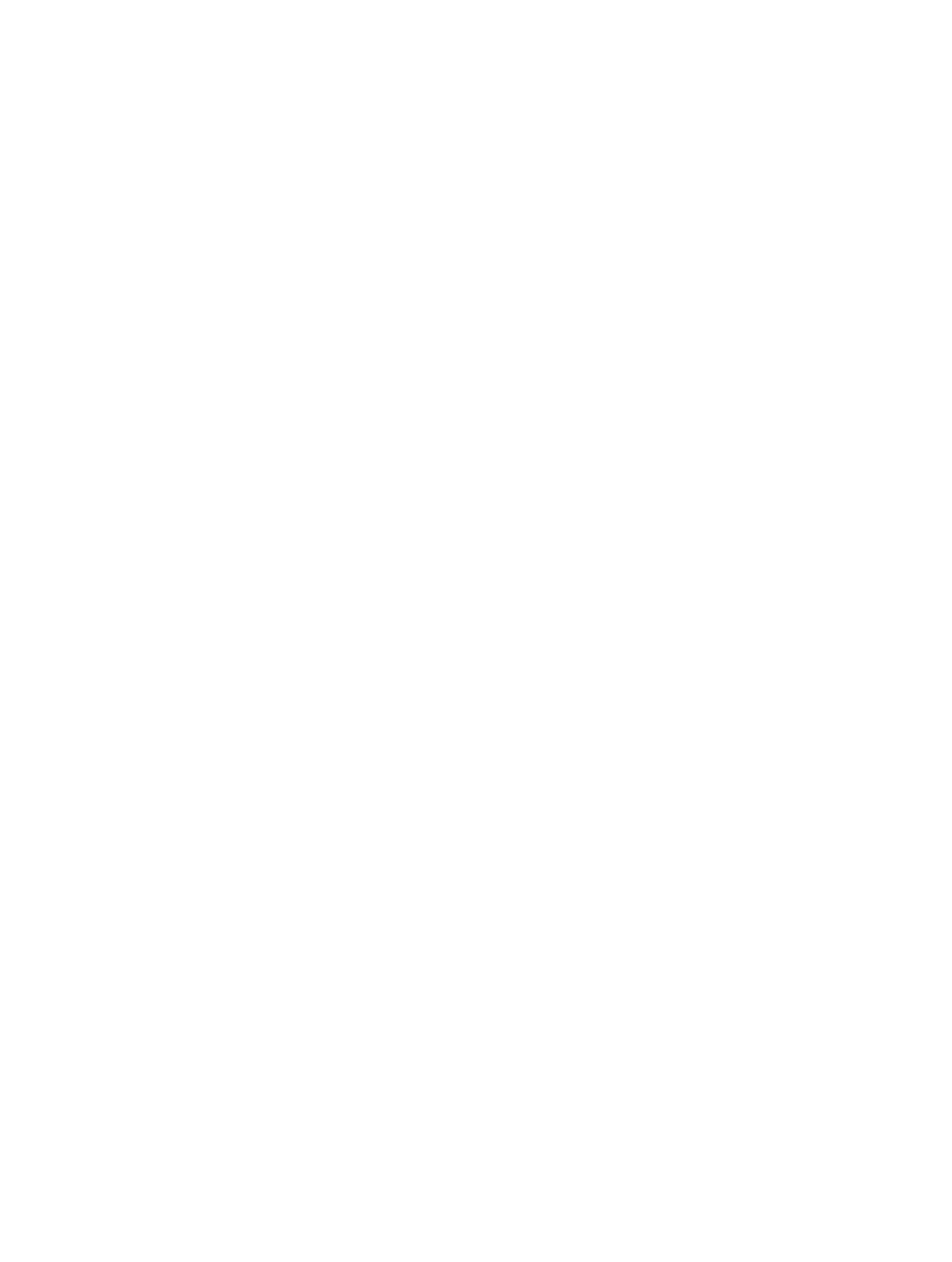

work or vacation. As airlines came to a grinding halt and countries, including India, shut their borders, many Indian nationals and members of the diaspora were stranded in foreign lands. This posed a challenge for the Ministry of External Affairs (MEA), which was tasked with the responsibility, along with other ministries of the government such as Civil Aviation, and Home Affairs, to arrange safe passage for Indian nationals back to the country. At the same time, the government assistance was required for the evacuation of 60,000 foreigners from 70 countries back to their homeland and the whole process, which involved coordination of gargantuan proportions, hadto

be efficient and smooth, keeping the requirements of safety and health at the forefront at all times.

Much of this responsibility devolved on the MEA, which responded with alacrity, setting up a COVID-19 cell manned by over 100 personnel and officers for this mammoth effort. Officers at the level of Additional Secretaries were made in charge of liaising with designated state governments with a concentration of diaspora abroad on quarantine and other repatriation efforts. Prime Minister Narendra Modi engaged with the Chief Ministers of states on the modalities of the repatriation, and External Affairs Minister Dr S Jaishankar personally

Members of the Indian diaspora following socialdistancing norms as they complete pre-boarding formalities for their flight from Dushanbe, Tajikistan, under the Vande Bharat mission

India is also facilitating the travel of foreign nationals on outbound flights under the Vande Bharat mission to countries like UK, US and Germany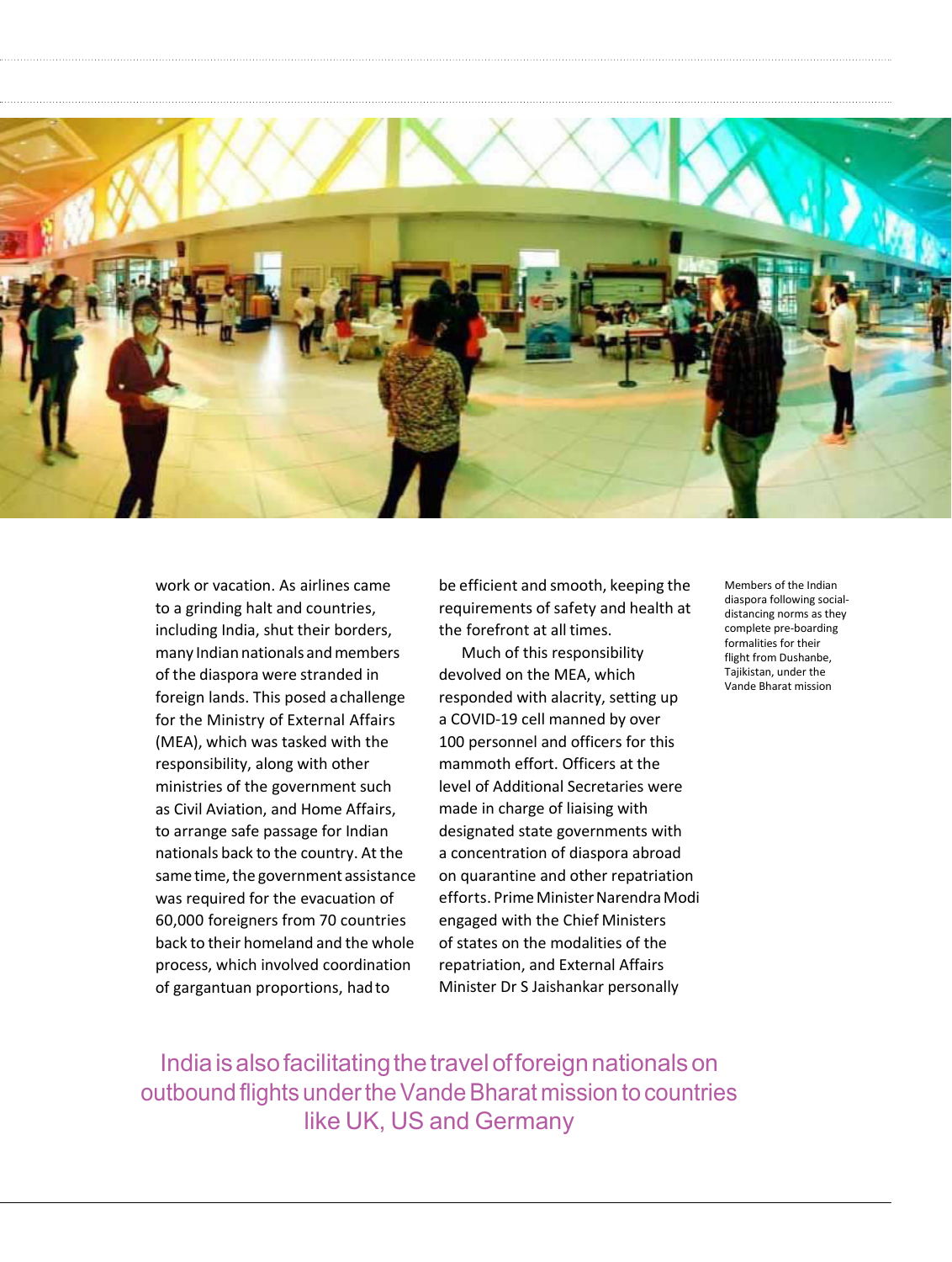

**Right**: Passengers before boarding the 14th flight from Doha under the Vande Bharat mission to Srinagar and Amritsar

**Bottom**: Indian nationals before boarding a special bus service to Assam, India, marking the start of the Bhutan chapter ofthe Vande Bharat mission

reviewed arrangements to speed up and streamline repatriation efforts. Foreign Secretary Harsh Vardhan Shringla held video conferences with Chief Secretaries of a number of states as part of efforts to ensure proper coordination of the operation. Heads of Indian diplomatic Missions abroad had coordinated these efforts personally with local governments.

Evacuations of some vulnerable groups of stranded Indians from Wuhan in China, Iran and Japan were carried out in early February itself, at the beginning of the pandemic, but it was with the start of the Vande Bharat mission (VBM) on 7 March that a massive programme was launched to repatriate Indian nationals stranded across the globe. Civil Aviation Minister Hardeep Singh Puri has

called VBM "the mission of hope, help and happiness". As of 19 Jan 2021, over 48.10 lakh Indian nationals in close to 100 countries across the world have already repatriated by Vande Bharat Mission. Most of them are students, professionals, and short- term visa holders such as tourists. Indian nationals specially from the countries of the GCC (Gulf Cooperation Council) who benefitted from visa amnesties have also used the Vande Bharat Mission to return home. The government has given priority to those with compelling reasons to return, such as job loss, short term visa expiry, medical emergencies, death of a family member back home, students, pregnant women, and senior citizens.

The first phase of the mission started off with joint operations by Air India, Air India Express, Alliance

The Indian Embassies, High Commissions and Consulates abroad have set up multiple channels to communicate with stranded Indian nationals in the countries they cover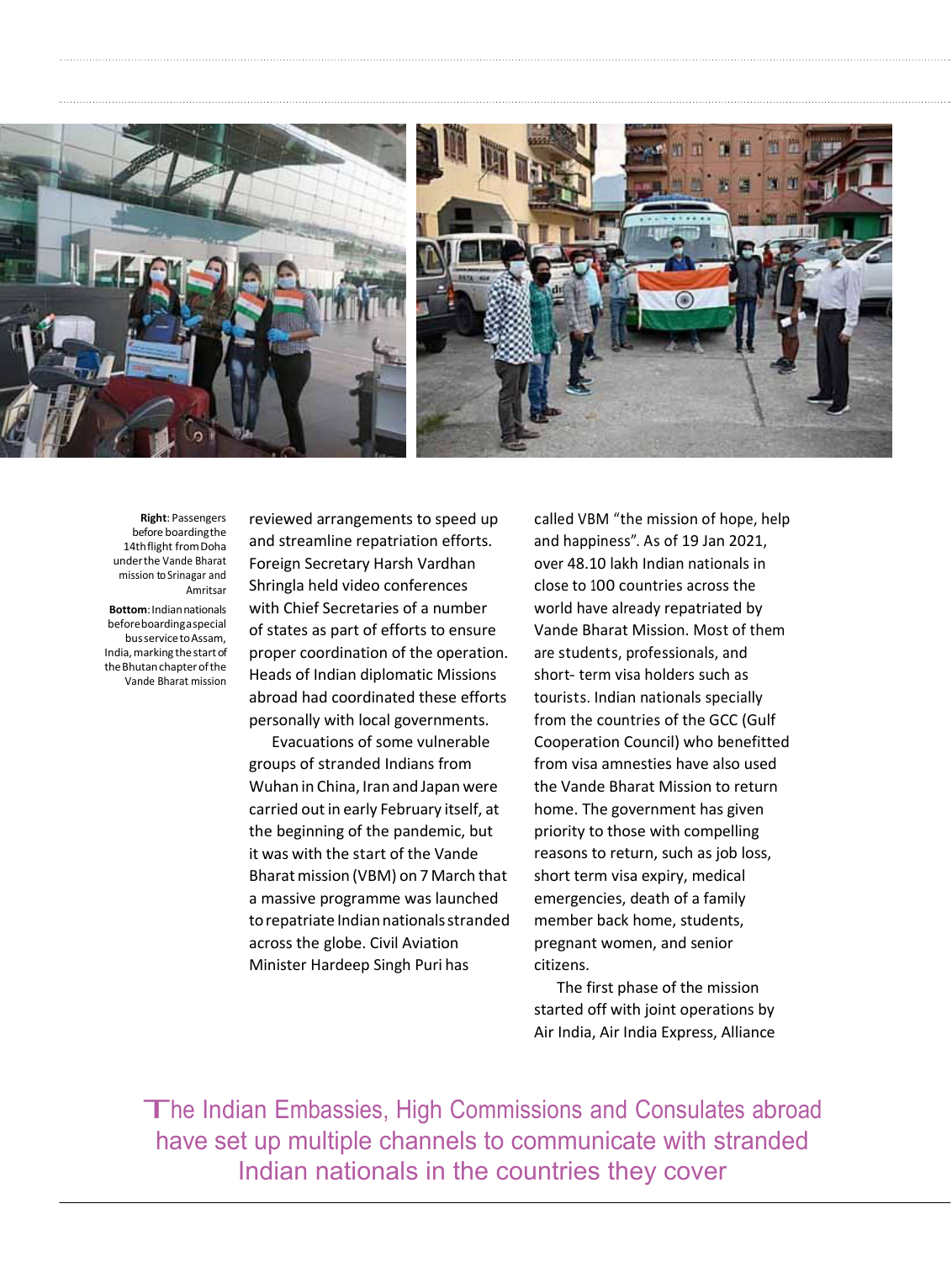Air along with the Indian Air Force and Indian Navy through operation Samudra Setu. Given the strict restrictions in place, the limited facilities at the airports, and the social distancing norms, the first phase saw a modest 64 flights and sorties by naval ships that brought back over 16,000 Indians mainly from the GCC, South East Asia, UK and USA. Many flights landed at designated airports in the states given the landing restrictions. The MEA coordinated not only with the Indian diplomatic missions abroad but also the state governments to ensure that the operation was conducted in a smooth manner.

The second phase of the Vande Bharat mission began on May 16. During this phase, in addition to earlier destinations,

flights were operated from the CIS (Commonwealth of Independent States) countries, Europe, Russia, Africa, Australia, New Zealand and Canada. The MEA has coordinated with Air India and many foreign airlines, to bring stranded Indians back via aviation hubs of Addis Ababa, Amsterdam, London, Frankfurt, and New York. Several flights from other countries, flying in to evacuate their nationals have also ferried some stranded Indians. Flights have brought back Indians from even far-flung places in South America such as Argentina, Peru and Guatemala.

During the course of the second phase, India also allowed stranded and distressed Indian nationals to travel to India by nonscheduled commercial flights and also private and chartered flights cleared by the Ministry of

• Another facet of the repatriation exercise was Operation Samudra Setu, under which the Indian Navy would be bringing back Indian nationals from Maldives, Sri Lanka and Iran

**Left to right:** The INS Jalashwa ready to take 700 stranded Indians from Colombo, back to their homeland; The medical crew await the arrival of Indian nationals to board INS Jalashwa under operation Samudra Setu at Colombo, Sri Lanka

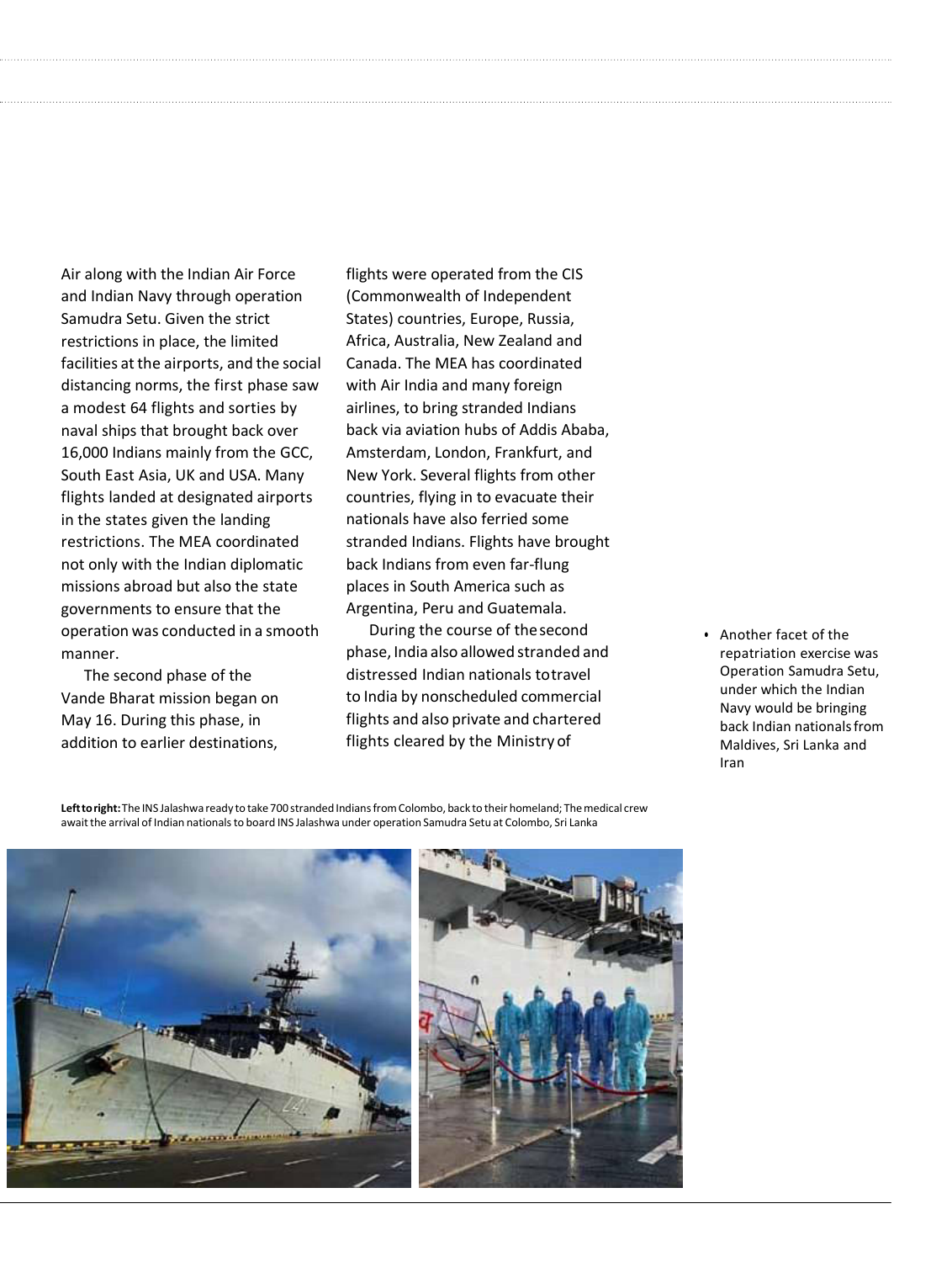**Heads of Indian diplomatic missions** abroad have coordinated repatriation efforts personally with local governments

> Civil Aviation, and ships permitted by the Ministry of Shipping. The Indian Navy also made more sorties to bring back returnees from Iran, Sri Lanka, and the Maldives. India also facilitated the travel of foreign nationals on outbound flights under VBM to countries like UK, US and Germany. India has also allowed certain categories of Overseas Citizens of India (OCI) card holders to avail of the repatriation flights.

Since domestic flights resumed on May 25, passengers were also allowed to arrive at Delhi airport instead of their final destination in India, and after the 14-day quarantine

period, can travel to their hometowns.

The third phase of the VBM began from June 12. Under this phase, there were a significant increase in the number of private airlines and flights. The numbers of repatriations being made also gone up, with India making a more efficient use of quarantine capacity. Since then many phases of Vande Bharat Mission has been accomplished and the process has been streamlined to continue the Mission.

The Indian Embassies, High Commissions and Consulates abroad have had a very central role to play in mission Vande Bharat. They have set up dedicated, multiple help lines, and have been active on social media



**Clockwise from left:** Children from the Indian diaspora before their flight under the VBM from Doha, Qatar; Women pose before boarding the 19th flight from Qatar to India under the VBM; Members from the Indian embassy greeting children before their flight from Colombo, Sri Lanka